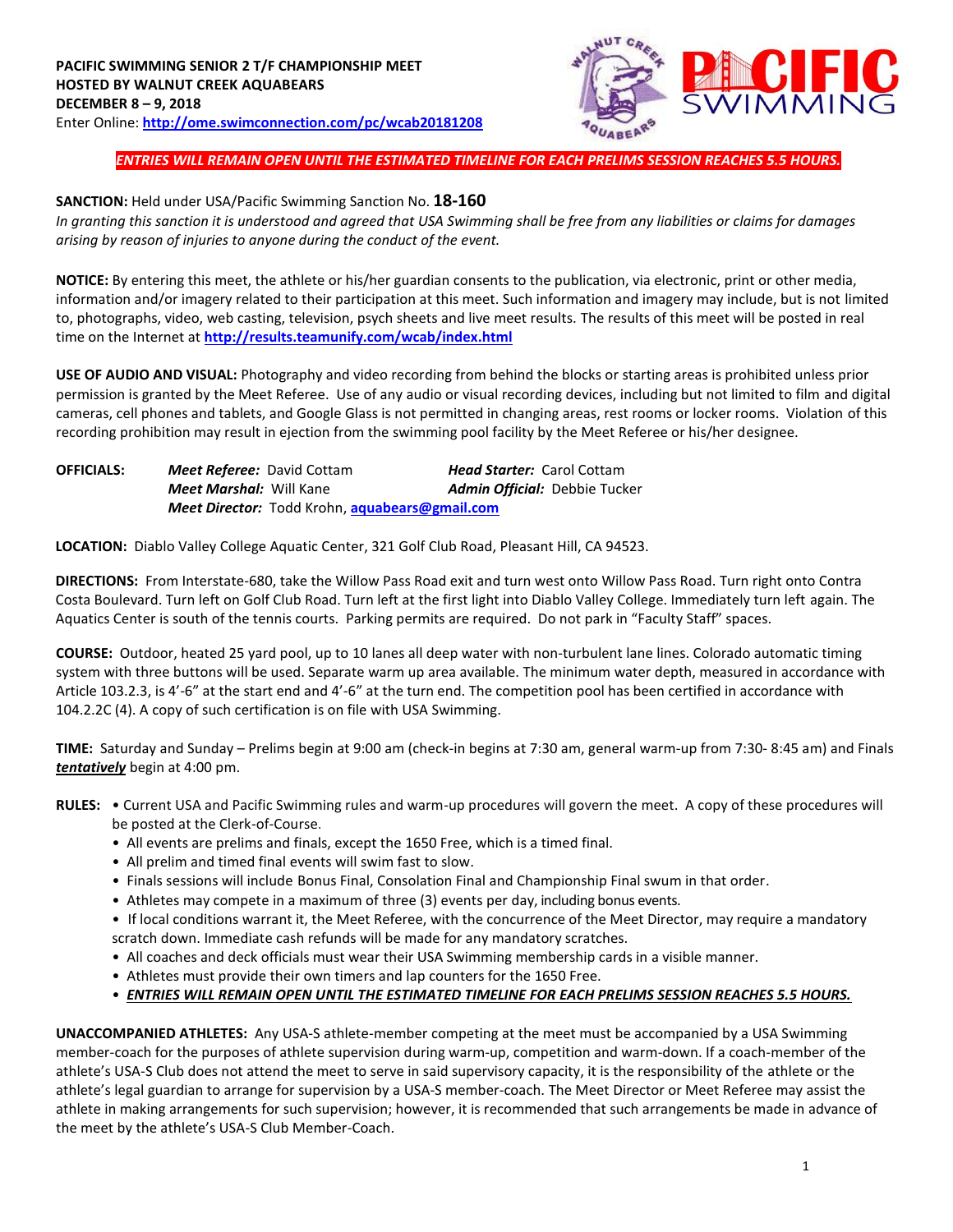**RACING STARTS:** Athletes must be certified by a USA-S member-coach as being proficient in performing a racing start, or must start the race in the water. It is the responsibility of the athlete or the athlete's legal guardian to ensure compliance with this requirement.

**RESTRICTIONS:** • Smoking and the use of other tobacco products is prohibited at Diablo Valley College.

- Sale and use of alcoholic beverages is prohibited at Diablo Valley College.
- No glass containers are allowed in the meet venue.
- Only athletes, coaches, officials, and volunteers will be allowed on the pool deck.
- Changing into or out of swimsuits other than in locker rooms or other designated areas is prohibited.

• Destructive devices, to include but not limited to, explosive devices and equipment, firearms (open or concealed), blades, knives, mace, stun guns and blunt objects are strictly prohibited in the swimming facility and its surrounding areas. If observed, the Meet Referee or his/her designee may ask that these devices be stored safely away from the public or removed from the facility. Noncompliance may result in the reporting to law enforcement authorities and ejection from the facility. Law enforcement officers (LEO) are exempt per applicable laws.

**•** Operation of a drone, or any other flying apparatus, is prohibited over the venue (pools, athlete/coach areas, spectator areas and open ceiling locker rooms) any time athletes, coaches, officials and/or spectators are present.

**•** Coaches Pop-ups will be allowed on the pool deck. All other team areas must be in areas not on the pool deck.

**ELIGIBILITY:** • Athletes shall be current members of USA Swimming, and shall enter their name and registration number on their entries exactly as they are shown in their USA Swimming Registration. If this is not done, it may be difficult to match the athlete with the registration and times database. The meet host shall check all athlete registrations against the SWIMS database and if not found to be registered, the Meet Director shall accept the registration at the meet (a \$10 surcharge shall be added to the regular registration fee). Duplicate registrations shall be refunded by mail.

• Athletes under the age of 12 years are not eligible to compete.

• Athletes shall meet the Senior 2 time standards as outlined by Pacific Swimming time verification procedures. No refunds shall be given if a time cannot be proven.

• Athletes may enter up to two (2) bonus events. Athletes must meet the minimum Senior Open time standard for bonus events.

• 12 year old athletes may not enter bonus events.

• Disabled athletes are welcome to attend this meet and should contact the Meet Director or Meet Referee regarding special accommodations.

- No time conversions will be accepted.
- Entries with "NO TIME" will be rejected.

**SEEDING:** Event seeding shall be in the following order: conforming short course yards (SCY), non-conforming long course meters, and non-conforming short course meters (LCM). See Rules for distance events seeding.

**CHECK-IN:** The meet shall be deck seeded. Athletes shall check-in at the Clerk-of-Course. No event shall be closed more than 30 minutes before the scheduled start of the session. Close of check‐in for all events shall be no more than 60 minutes before the estimated time of the start of the first heat of the event. Athletes who do not check-in shall not be allowed to compete in the event.

**SCRATCH RULE:** Athletes entered in a Preliminaries & Finals meet that is seeded on the deck that have checked in for that event, shall swim in the event unless they notify the clerk of the course before seeding for that event has begun that they wish to scratch. Failure to swim an event shall result in being barred from the rest of his/her events that day including relays. If the athlete qualified for a final before missing an event they may swim that final.

**FINALS – NON-POSITIVE CHECK-IN** Any athlete qualifying for any level of finals in an individual event who does not wish to compete shall scratch within 30 minutes after the announcement of qualifiers. During this period, qualifiers may also notify the referee that they may not intend to compete in consolation finals or finals. In this case they shall declare their final intention within 30 minutes after the announcement of qualifiers following their last individual preliminary event. In a non-positive check-in Preliminaries & finals meet any athlete qualifying for a consolation final or final race in an individual event who fails to show up in said consolation final or final race prior to calling the alternate shall be barred from further competition for the remainder of the meet. If the No-Show occurs on the last day that the athlete is entered in an individual final event in the meet, and no other individual event penalty is applicable, the athlete shall then be fined \$100.00. The final shall be increased to \$150.00 if after 30 days of receiving the letter of notification the party has not made the payment.

**ENTRY FEES:** \$7.50 per individual event plus an \$8.00 per athlete participation fee. Entries will be rejected if payment is not sent at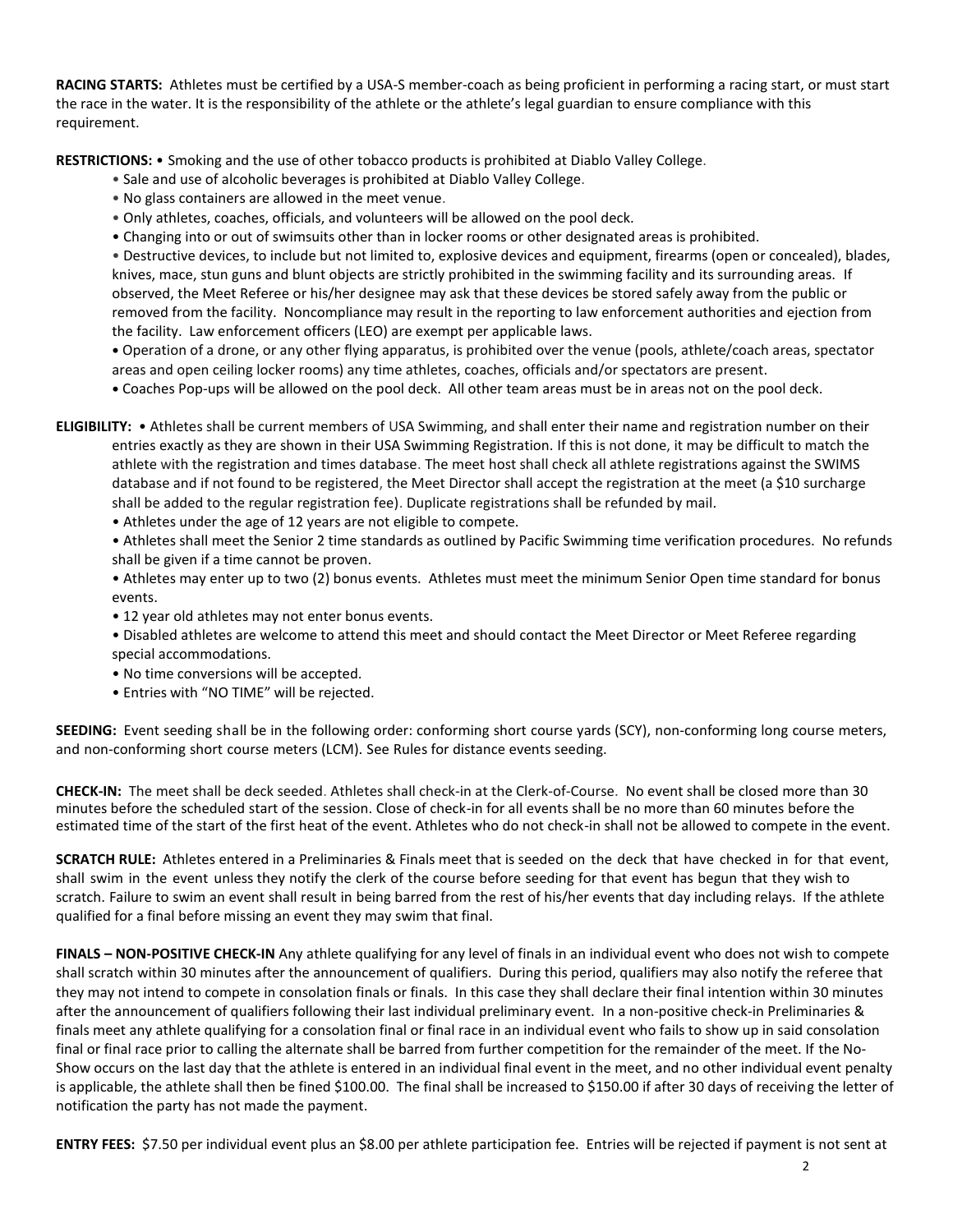time of request. No refunds will be made, except mandatory scratch downs.

**ONLINE ENTRIES:** To enter online go to **<http://ome.swimconnection.com/pc/wcab20181208>** to receive an immediate entry confirmation this method requires payment by credit card. Swim Connection LLC charges a processing fee for this service, equal to \$1 per athlete plus 5% of the total Entry Fees. Please note that the processing fee is a separate fee from the Entry Fees. If you do not wish to pay the processing fee, enter the meet using a mail entry. **Entering online is a convenience, is completely voluntary, and is in no way required or expected of an athlete by Pacific Swimming.** Online entries will be accepted through Wednesday, **November 28, 2018**.

**MAILED OR HAND DELIVERED ENTRIES:** Entries must be on the attached consolidated entry form. Forms must be filled out completely and printed clearly with athlete's best time. Entries must be entered using the current Pacific Swimming procedure and be postmarked by midnight, Monday, **November 26, 2018,** or hand delivered by 6:30 p.m. Wednesday, **November 28, 2018.** No late entries will be accepted. Requests for confirmation of receipt of entries should include a self-addressed envelope.

## **Make check payable to: Walnut Creek Aquabears**

| <b>Mail entries to: WCAB Meet Entries</b> | <b>Hand delivers entries to: WCAB Meet Entries</b> |                   |
|-------------------------------------------|----------------------------------------------------|-------------------|
| 1374 Lupine Court                         |                                                    | 1374 Lupine Court |
| Concord, CA 94521                         |                                                    | Concord, CA 94521 |

**AWARDS:** None.

**ADMISSION:** Free. A 3-day program will be available for reasonable price.

**HOSPITALITY:** Hospitality available for coaches, officials, timers, and volunteers. Lunches will be provided for coaches and working deck officials. There will be a snack bar.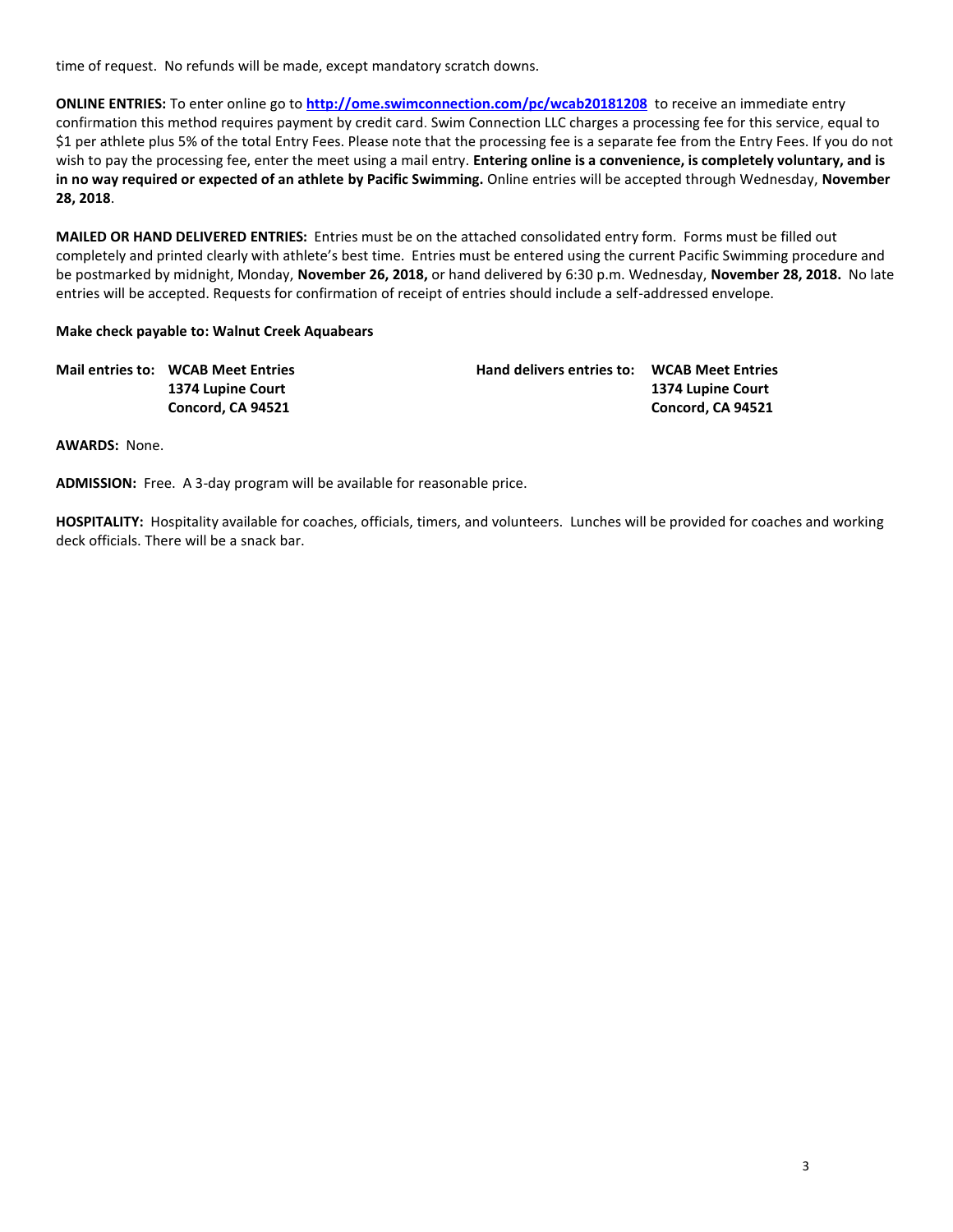## **ORDEROF EVENTS**

|                   | Saturday, December 8        |                 |                   | Sunday, December 9          |                          |
|-------------------|-----------------------------|-----------------|-------------------|-----------------------------|--------------------------|
| Women's<br>Event# | Event<br><b>Description</b> | Men's<br>Event# | Women's<br>Event# | Event<br><b>Description</b> | Men<br>Event             |
| $\mathbf{1}$      | 500 Free (W)                |                 | 15                | 400 IM (W)                  |                          |
|                   | 400 IM (M)                  | $\overline{2}$  |                   | 500 Free (M)                | 16                       |
| 3                 | <b>200 Fly</b>              | 4               | 17                | 200 Back                    | 18                       |
| 5                 | 200 IM (W)                  |                 | 19                | 100 Fly                     | 20                       |
|                   | 200 Free (M)                | 6               | 21                | 200 Free (W)                | $\overline{\phantom{a}}$ |
| $\overline{7}$    | 100 Back                    | 8               |                   | 200 IM (M)                  | 22                       |
| 9                 | 100 Free                    | 10              | 23                | 50 Free                     | 24                       |
| 11                | 100 Breast                  | 12              | 25                | 200 Breast                  | 26                       |
|                   | 1650 Free (M)               | 14              | 27                | 1650 Free (W)               |                          |

| Sunday, December 9 |                             |                  |  |  |  |  |  |  |
|--------------------|-----------------------------|------------------|--|--|--|--|--|--|
| Women's<br>Event#  | Event<br><b>Description</b> | Men's<br>Events# |  |  |  |  |  |  |
| 15                 | 400 IM (W)                  |                  |  |  |  |  |  |  |
|                    | 500 Free (M)                | 16               |  |  |  |  |  |  |
| 17                 | 200 Back                    |                  |  |  |  |  |  |  |
| 19                 | <b>100 Fly</b>              | 20               |  |  |  |  |  |  |
| 21                 | 200 Free (W)                |                  |  |  |  |  |  |  |
|                    | 200 IM (M)                  | 22               |  |  |  |  |  |  |
| 23                 | 50 Free                     | 24               |  |  |  |  |  |  |
| 25                 | 200 Breast                  | 26               |  |  |  |  |  |  |
| 27                 | 1650 Free (W)               |                  |  |  |  |  |  |  |

Time standards may be found at[: http://www.pacswim.org/swim-meet-times/standards](http://www.pacswim.org/swim-meet-times/standards)